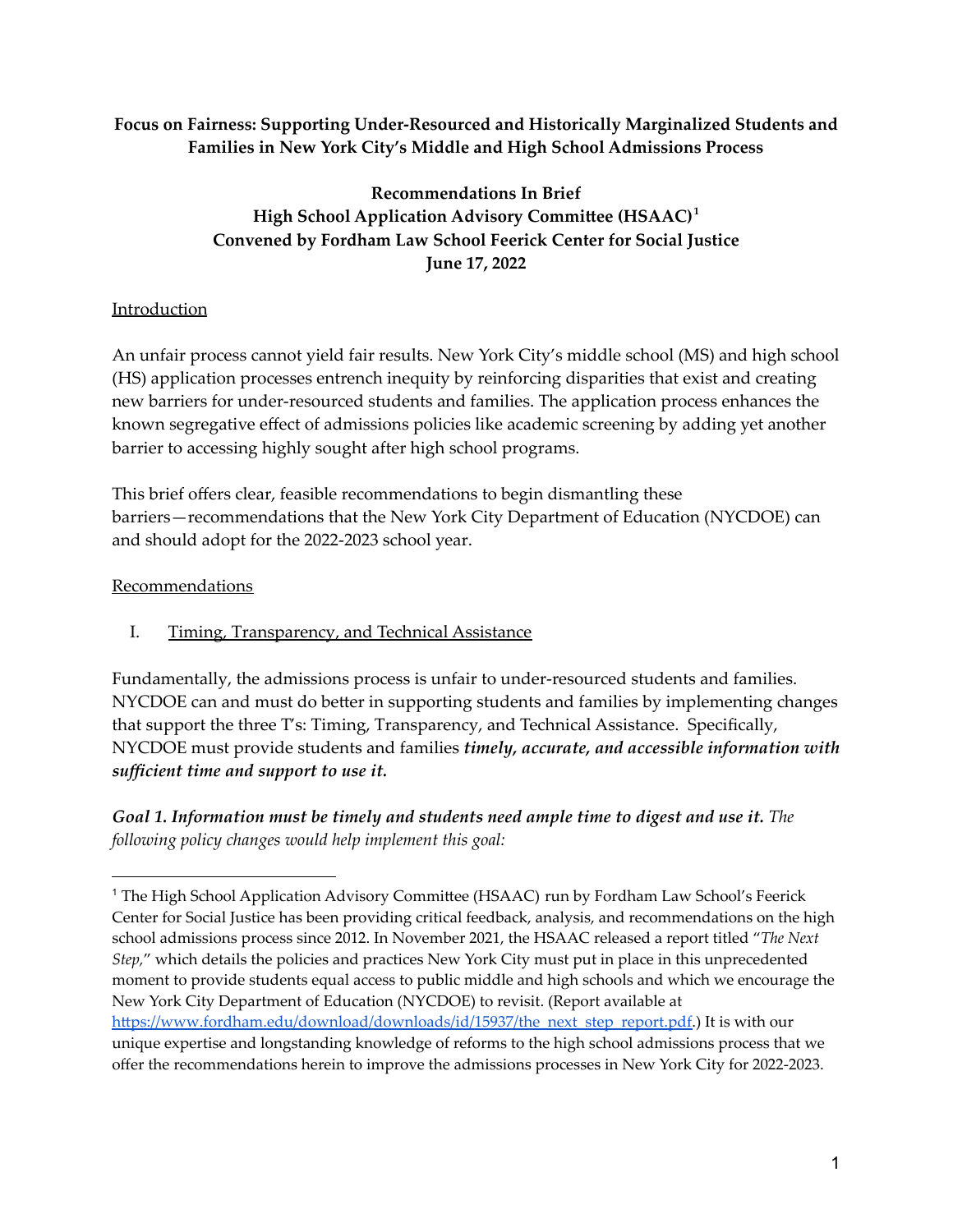- A minimum of **10 full weeks** are provided for students to complete applications beginning on the date NYCDOE announces applications are open.
- Admissions criteria are set prior to the open application period. Admissions criteria are made public two weeks prior to the opening of the application period.
- Admissions criteria are fixed once they are made public. Neither individual schools nor NYCDOE should make any changes to admissions criteria after this time.

*Goal 2. Transparency and Accessibility of Information: NYCDOE is the primary source of information for under-resourced students and families. Better resourced families can fill information gaps through networks and paid providers. Information is a key component of successfully navigating the application process. The policy recommendations below are not new, but should be in place by the 2022-2023 admissions cycle.*

- NYCDOE should collect all information from schools regarding open houses, both in-person and virtual, and make that information accessible online immediately via a central open house calendar, which is kept up-to-date on an ongoing basis.
- NYCDOE must ensure that open houses are happening once families can access selection criteria by school and that families can access those open houses fairly, especially those that are in person.
- Schools and NYCDOE must provide accurate and clear information about selection criteria that is accessible to ALL families, including in multiple languages, in MySchools, school websites, through guidance counselors, in Family Welcome Centers, and by telephone as needed. Schools should provide selection criteria to anyone who requests it, whether students, families, or members of the public, upon request by email or telephone.
- Selection criteria must be made available in print to provide alternate avenues of information for those who are unable to access digital platforms.

*Goal 3. Technical Assistance: As long as the HS application process continues to be complex, New York City government and NYCDOE need to prioritize funding to support and co-create programming that supports students, families as well as DOE employees critical to supporting navigation of admissions.*

- Develop a standardized curriculum to be integrated into middle schools, after-school enrichment programs, and community based organizations to strengthen students' and family's ability to participate meaningfully in the HS admissions process. Current organizations that run HS admissions programs can serve as partners in developing this curriculum.
- Mandate and fund in all NYC after-school enrichment programs the skills, knowledge, and expert supports students, families and service providers need to effectively navigate the process.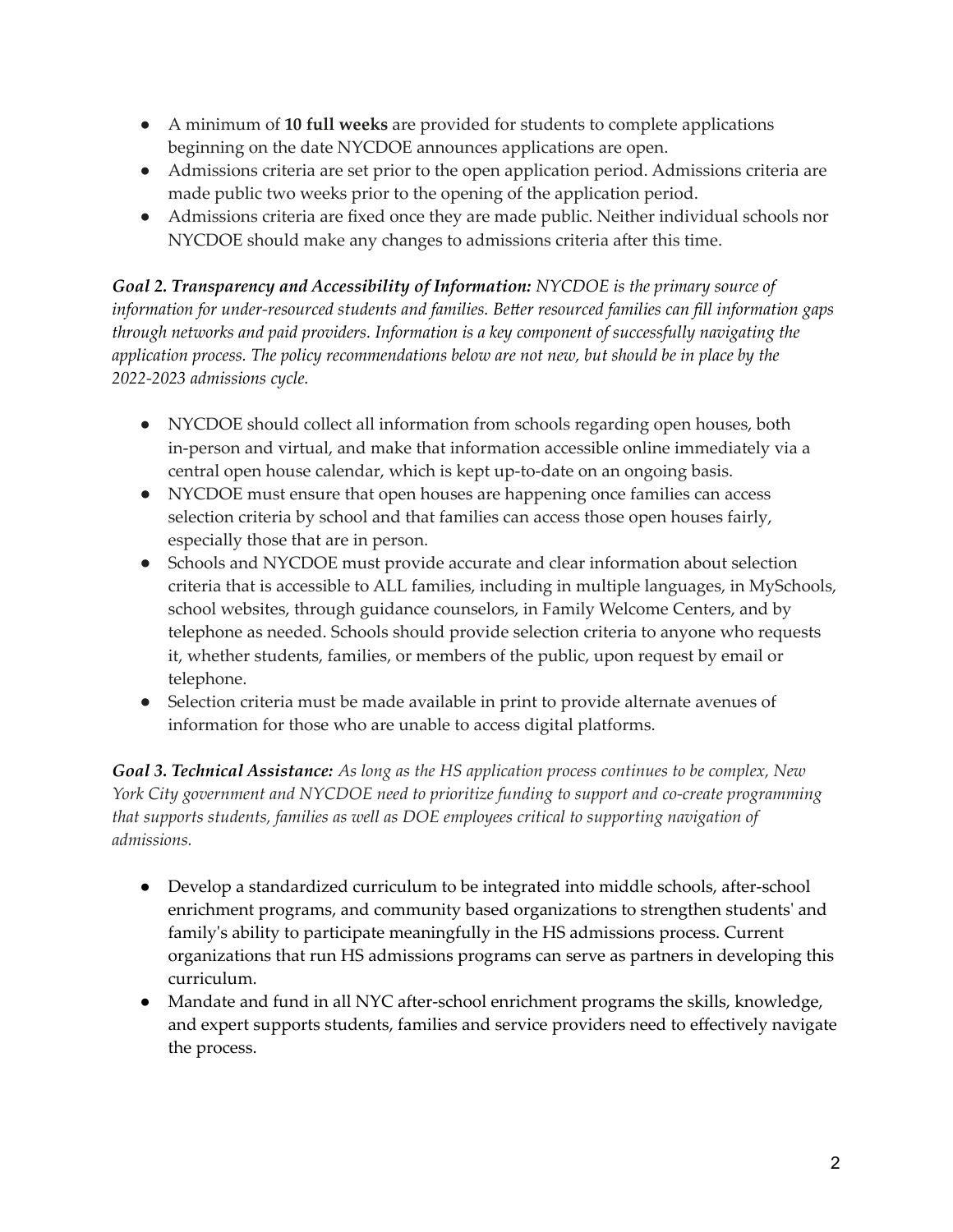- Invest in guidance counselors, professional development, and community-based programs like the Middle School Student Success centers that work to close access gaps for families and students.
- Revise College Access For All (CAFA) to include a standardized curriculum that focuses on the HS admissions process.

### II. Prioritizing Equity in Admissions Policy

It has been a well-documented fact that selection criteria such as attendance, state test scores, student grade point average, and district (and other geographic) priority have fueled the continuation of school segregation in NYC. At both the MS and HS level selection criteria, commonly referred to as screens, exclude Black and Brown students, students from low income families, students in temporary housing, English Language Learners, and students with disabilities. Incremental changes to MS and HS admissions have fostered a fairer and more inclusive process for marginalized students, who make up the majority. Their voices and interests should not be drowned out by a strident minority arguing for regressive policies and practices.

The data reflect the benefits of these changes to admission policy and it behooves NYCDOE to stay the course. 91% of MS students received an offer to one of their top three choices and 75% of HS students received an offer to one of their top three choices–both data points reflect an increase in comparison to last year and indicate that an overwhelming majority of students received one of their top choices. Above all, several of the most in-demand, selective (previously screened) high schools saw significant increases in offers to Black and Latinx students, as well as increases in offers to students from low-income families.

The NYCDOE must implement inclusionary policies that prioritize equity and recovery in admissions for both MS and HS.

*Middle school admissions: Make the elimination of MS screens permanent and encourage initiatives to support diversity.*

- There is no justification for bringing back an exclusionary process that made the application process to attend a public middle school burdensome and stressful. It is wrong to measure the "worthiness" of a 9 year-old student to attend a public middle school by judging their capacity to learn on their academic record up to that age.
- Encourage middle school programs that previously screened to implement a Diversity in Admissions program.
- Provide professional development and other supports to school communities experiencing demographic shifts to ensure their school climate is inclusive and uplifting for students and families from all races, ethnicities and backgrounds.
- Talent tests at the MS level for admissions can be exclusionary. MSs focused on the arts provide students with an opportunity to discover and nurture their talents prior to HS.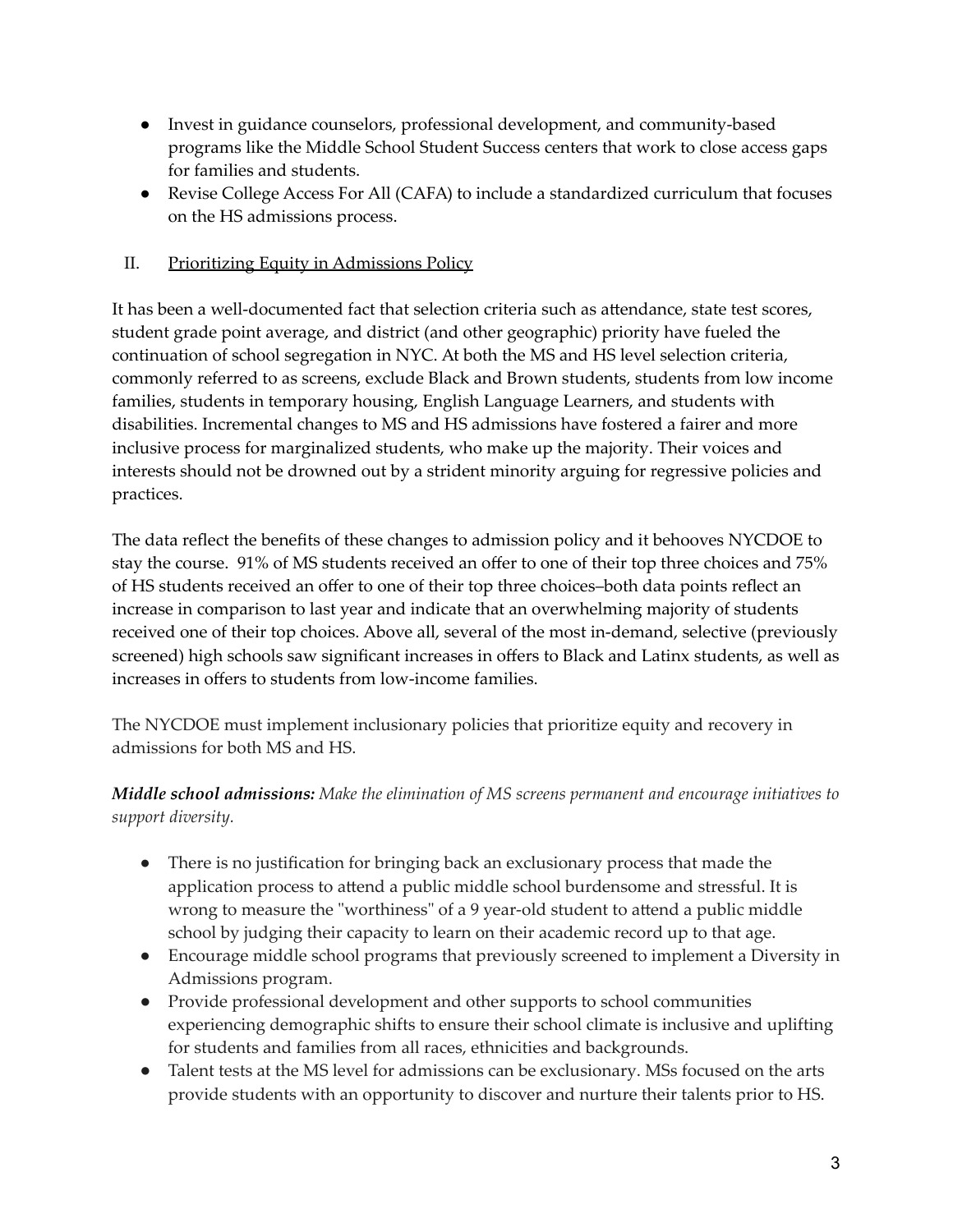If NYCDOE permits schools to require a talent test, audition requirements and evaluation must be inclusive of students who have not had the means to attend private lessons in such subjects such as drawing, painting, dance, music, etc.

*High school admissions: Sustain changes made during the pandemic to HS admissions that increased equity and transparency and continue to urge high schools to end exclusionary screening practices.*

- HS admissions must remain centralized and standardized by NYCDOE for all HS programs that utilize screens to prevent a reversion to the opaque ranking process by individual schools that was widespread prior to the pandemic.
- Make unscreened admissions the default and require every program that wishes to screen to opt in to screens standardized by NYCDOE. Any schools that insist upon additional screens outside the standard must provide an educational purpose to justify the screens to be approved by NYCDOE.
- If student grades remain part of NYCDOE's standardized screening rubric, sustain the cut-off score from last year that allows students with a grade point average of 85 or above to receive first priority to academically screened programs.
- Inequitable selection criteria such as state test scores and attendance must remain eliminated.
- Provide professional development and other supports to school communities experiencing demographic shifts to ensure their school climate is inclusive and uplifting for students and families from all races, ethnicities and backgrounds.

# Conclusion

.

MS and HS admissions reinforce significant barriers for under-resourced and marginalized students and families. Desegregative policies and practices must be implemented this year. In consideration of recently published admissions data and multiple past reports exposing the discriminatory effect of screening, any reversion to past exclusionary admission policies would be unfounded. Furthermore, any policy changes that protect past advantages that previously prevailed would only serve as proof that this administration would rather protect an unequal status quo than invest in a system that uplifts marginalized students, and by doing so uplifts all.

It is with our unique expertise and longstanding knowledge of reforms to the MS and HS admissions process that we submit the above recommendations and offer our assistance on follow-through of the above guidance.

Signed by:

High School Application Advisory Committee (HSAAC) convened by Fordham Law School Feerick Center for Social Justice